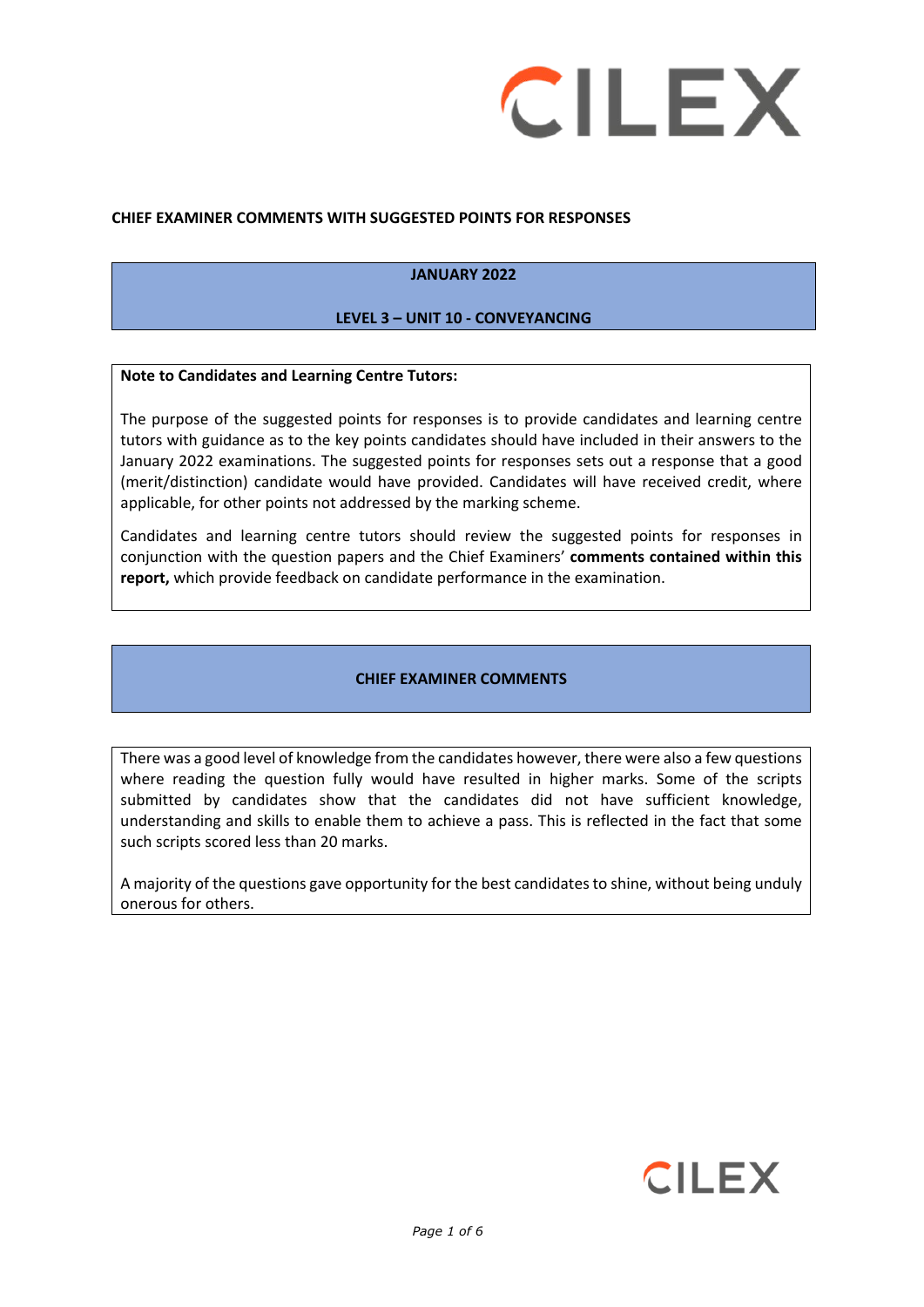# **CANDIDATE PERFORMANCE FOR EACH QUESTION**

## **Question 1(a)**

Most candidates were able to identify the requirements of a client care letter.

### **(b)**

Most candidates did not identify that Bison Bank was the new lender.

# **(c)**

Most candidates identified the necessary points to obtain high marks with this question. The stronger candidates applied the case study.

# **(d)**

Knowledge of the Act was mediocre, most provided conclusion.

## **Question 2(a)**

Very few candidates identified that this question was asking for reference to the protocol specifically in respect of additional enquiries.

## **(b)(i)**

Surprisingly many thought the local authority supplied this search or that it came by a search provider. Many got full marks and most gained at least 1 mark. Candidates knowledge of searches on a whole was quite vague.

# **(b)(ii)**

Disappointing answers on the whole with just a few even considering the case study information. Little knowledge shown of what is asked by the CON 29R. Many thought the LLC1 and CON29O were relevant but neither of these cover information about road works. Candidates need to ensure they read the question carefully and answer what it asks. Surprising how many were sending clients off to look for themselves which is not within the ambit of conveyancing practice. Also, many said the information would be in the PIF but there is no question on roads in that form, although possibly you might get the information when asking about notices received.

**(c)** Most candidates did not seem to consider checking the lender's instructions.

# **(d)**

Many candidates were distracted into explaining joint tenancy instead of the law of how a trust works. Many couldn't name Act. More work needs to be done by candidates on understanding the underpinning law and distinguishing between the legal estate and beneficial interests.

**(e)** A majority of the candidates identifying the enviro search to check for contamination.

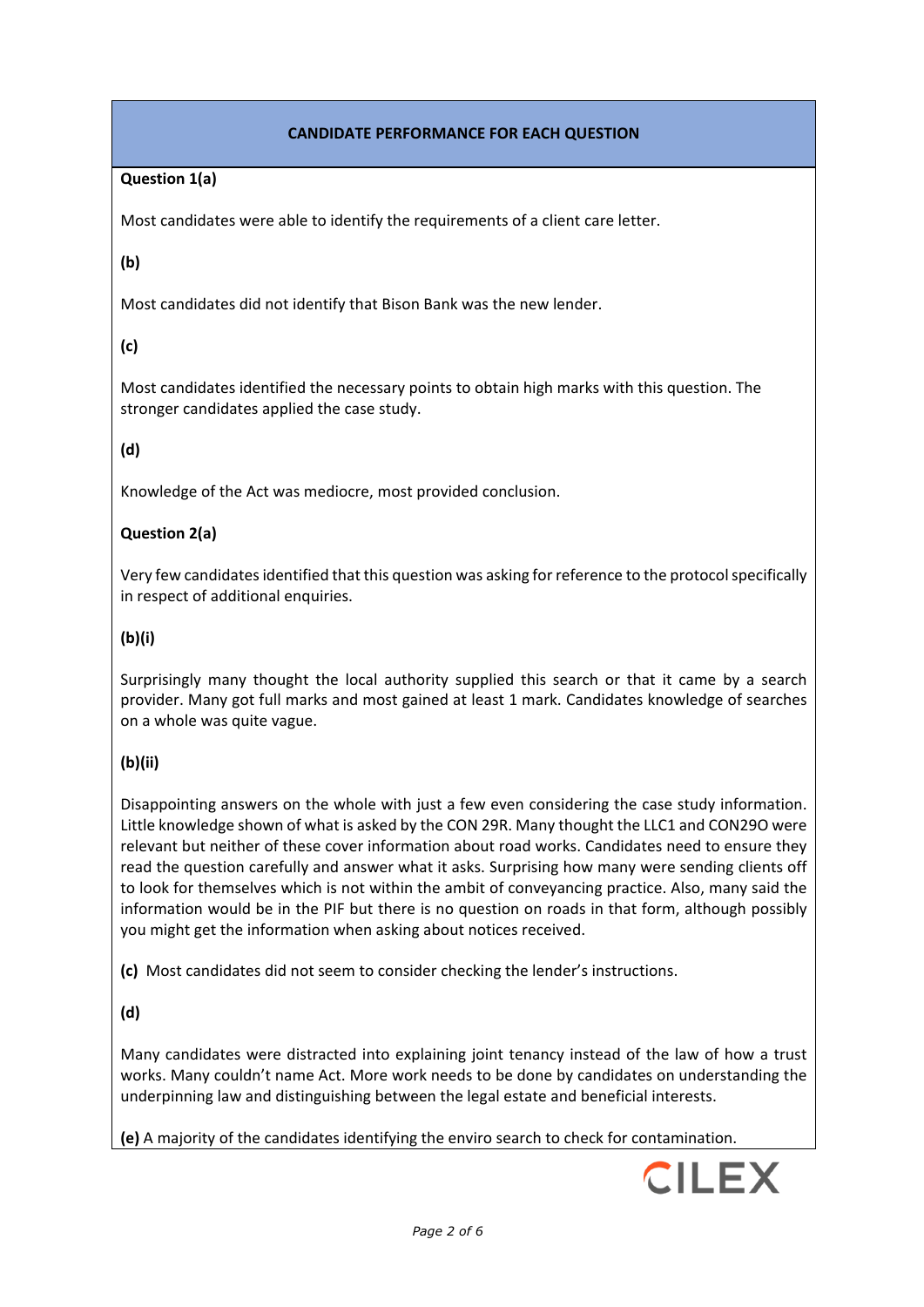# **Question 3 (a)(i)**

Most candidates were able to identify the types of exchange. Some incorrect answers were in respect of what formula was used instead.

### **(a)(ii)**

Most candidates recognised formula C but many couldn't explain the process. Several went the wrong way along the chain so they released on purchase first and then sale. (Although it could possibly work this way, this comes with a risk because the sale needs to be secure before release on the purchase is given.) Few referred to undertakings to exchange although release was credited. Many didn't finish the procedure with dating contracts and undertakings to send out, but many remembered the attendance note

### **(b)**

Few candidates knew how to complete by post and just wrote out the steps to completion. Even those that did talk about sending money did not clarify this was by bank transfer, who to etc and then what Carlton Law had to do once received. Many talked about dating their clients copy of the transfer and sending that off showing the confusion for some between exchange and completion.

### **(c)(i)**

This question required candidates to identify how the requisition could have been prevented in the first place and how to respond to the Land Registry for both marks.

### **(c)(ii)**

Many candidates recognised delay, cancellation and loss of priority.

### **(d)**

Several candidates forgot the lender. Reinforce perhaps that when acting for lender they need to carry the procedure right through to the TID. Few candidates failed to note that the TID should be checked.

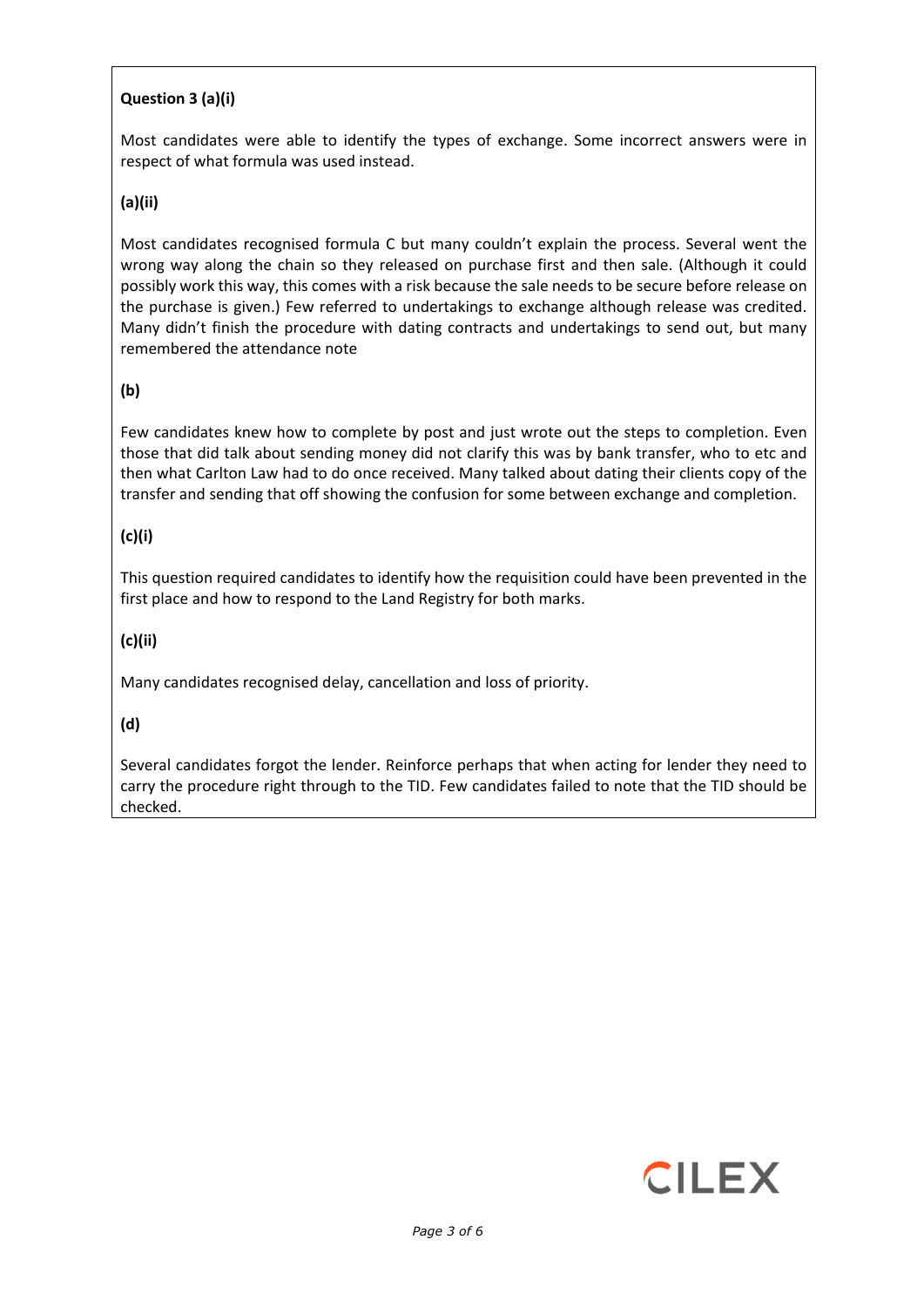# **SUGGESTED POINTS FOR RESPONSE**

# **LEVEL 3 – UNIT 10 - CONVEYANCING**

| <b>Question</b><br><b>Number</b> | <b>Suggested Points for Responses</b>                                                      | <b>Max</b><br><b>Marks</b> |
|----------------------------------|--------------------------------------------------------------------------------------------|----------------------------|
| 1(a)                             | Identify the contents of a client care letter                                              | 4                          |
|                                  | • Confirming instructions                                                                  |                            |
|                                  | • Confirming compliance with client care obligations                                       |                            |
|                                  | • Confirm who is dealing with the matter/supervisor                                        |                            |
|                                  | • Ask client to acknowledge receipt/accept terms                                           |                            |
|                                  | • Accompanying documents                                                                   |                            |
|                                  | • Terms/complaints procedure                                                               |                            |
|                                  | • Estimate of fees                                                                         |                            |
| 1(b)                             | Identify the following information required by Bison Bank Ltd to include                   | 5                          |
|                                  | the following:-                                                                            |                            |
|                                  | • Details of solicitors firm (and reference)                                               |                            |
|                                  | • Oliver and John Keen (The borrowers) name and address                                    |                            |
|                                  | • Account number                                                                           |                            |
|                                  | • Reason for request                                                                       |                            |
|                                  | Date for which figure is to be calculated                                                  |                            |
| 1(c)                             | An explanation of the following points in respect of the EPC:-                             | $\overline{\mathbf{z}}$    |
|                                  | • Contains an environmental impact rating which measures the                               |                            |
|                                  | property's impact on the environment in terms of carbon dioxide                            |                            |
|                                  | emissions                                                                                  |                            |
|                                  | • Provides an energy efficient rating (on a scale A-G)                                     |                            |
|                                  | • Contains advice how to cut fuel bill and reduce carbon dioxide                           |                            |
|                                  | emissions                                                                                  |                            |
|                                  | • Identifies whether there is a Green Deal Scheme in operation re the                      |                            |
|                                  | property                                                                                   |                            |
|                                  | • Valid for 10 years                                                                       |                            |
|                                  | Helps buyers at an early stage to be informed because should be<br>٠                       |                            |
|                                  | supplied at the point of marketing.                                                        |                            |
|                                  | • Credit for application to scenario (rating is C) which is of no concern                  |                            |
|                                  | and will not be concerning to lender.                                                      |                            |
| 1(d)                             | An explanation to include the following in respect of the contract up to<br>three marks: - | 3                          |
|                                  | Contract must comply with S2 Law of Property (Miscellaneous                                |                            |
|                                  | Provisions) Act 1989 (LP(MP)A 1989)                                                        |                            |
|                                  | Must be in writing, incorporate all terms and be signed by or on<br>$\bullet$              |                            |
|                                  | behalf of each party                                                                       |                            |
|                                  | Good practice for client to sign unless they are acting by an attorney<br>٠                |                            |
|                                  | Signature by client(s) – rather than by attorney – on each side                            |                            |
|                                  | ensures they are fully aware of (i) the terms of the agreement and (ii)                    |                            |
|                                  | the legal significance (and consequences) of the steps they are                            |                            |
|                                  | taking. Reduces scope for misunderstanding/later argument                                  |                            |
|                                  | Execution by attorney is best reserved for situations of true                              |                            |
|                                  | impossibility for client to sign (e.g. pressure of time, absence                           |                            |
|                                  | overseas). Based on email and likely timescales for Oliver's return                        |                            |

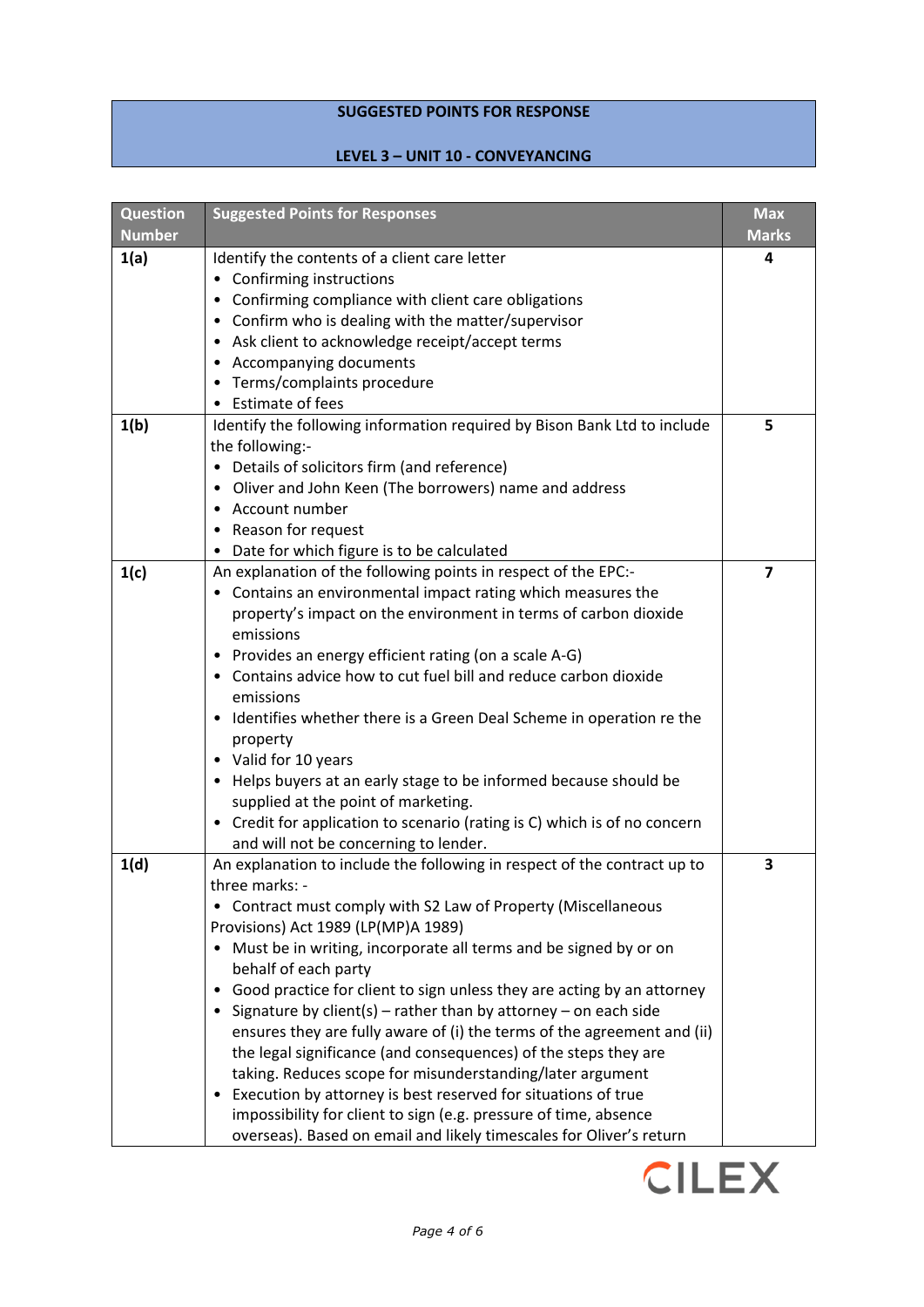|          | would advise that it is premature to consider John signing on behalf                                                                     |                |
|----------|------------------------------------------------------------------------------------------------------------------------------------------|----------------|
|          | of Oliver.<br><b>Question 1 Total:</b>                                                                                                   | 19 marks       |
| 2(a)     | A description of the following points in respect of the protocol for                                                                     | 5              |
|          | enquiries                                                                                                                                |                |
|          | Kempstons to raise only specific additional enquiries required to                                                                        |                |
|          | clarify issues: (i) arising from the documents submitted (ii) which are                                                                  |                |
|          | relevant to the title, existing or planned use, nature or location of the                                                                |                |
|          | property or (iii) which the buyer has specifically requested.                                                                            |                |
|          | Kempstons should not raise any additional enquiries about the state<br>or condition of the building unless arising out of the conveyance |                |
|          | search results, buyer's own enquiries, inspection, or the surveyor's                                                                     |                |
|          | report.                                                                                                                                  |                |
|          | Indiscriminate use of standard additional enquiries may be breach of<br>٠                                                                |                |
|          | Protocol.                                                                                                                                |                |
|          | If submitted, the seller/their conveyancer is not required to deal with<br>them.                                                         |                |
|          | The seller's conveyancer does not need to obtain the seller's answers                                                                    |                |
|          | to any enquiry seeking opinion rather than fact.                                                                                         |                |
| 2(b)(i)  | CON29 DW- (standard drainage and water enquiries)<br>$\bullet$                                                                           | $\overline{2}$ |
|          | Submitted to appropriate water service company for the area<br>$\bullet$                                                                 |                |
| 2(b)(ii) | Identify the following points in respect of the local search:                                                                            | 5              |
|          | Obtain a local search from local authority                                                                                               |                |
|          | Send CON29 (enquiries of the local authority) with plan and fee                                                                          |                |
|          | Discover if road adjoining property is to be new road/ widened/ have                                                                     |                |
|          | humps/ traffic lights/ or roundabouts created/ installed (any one of<br>these suggestions to be credited)                                |                |
|          | Can also check works happening to 3 other nearby roads<br>٠                                                                              |                |
|          | Further enquiries could be raised with sellers<br>$\bullet$                                                                              |                |
|          | • Credit for any other relevant points                                                                                                   |                |
| 2(c)     | An explanation to include the following in respect of an adult occupier:-                                                                | 3              |
|          | Check UK Finance Mortgage Lender's Handbook for Bank's                                                                                   |                |
|          | instructions                                                                                                                             |                |
|          | Arrange for Milly to sign occupier's consent clause in mortgage deed<br>٠                                                                |                |
|          | Advise Milly she should take independent legal advice                                                                                    |                |
| 2(d)     | . Trust of land arises automatically under Trusts of Land and                                                                            | 4              |
|          | Appointment of Trustees Act 1996 when there are co-owners                                                                                |                |
|          | • Legal estate held by trustees by way of joint tenancy                                                                                  |                |
|          | • On trust for the beneficiaries in equity<br>. Oliver and John will be both trustees and beneficiaries                                  |                |
|          | . Oliver and John may hold as joint tenants or tenants in common in                                                                      |                |
|          | equity (i.e. beneficially)                                                                                                               |                |
| 2(e)     | An explanation of the following points in respect of the Conveyance:-                                                                    | 3              |
|          | . Review restrictive covenants because these will bind the clients                                                                       |                |
|          | . In addition, Mount Pleasant Chemicals UK, as previous landowner,                                                                       |                |
|          | may have used the land for industrial/ chemical purposes                                                                                 |                |
|          | • Carry out environmental search to check for land contamination/risk                                                                    |                |
|          | to health and safety.                                                                                                                    |                |
|          | • Credit any other relevant points                                                                                                       |                |